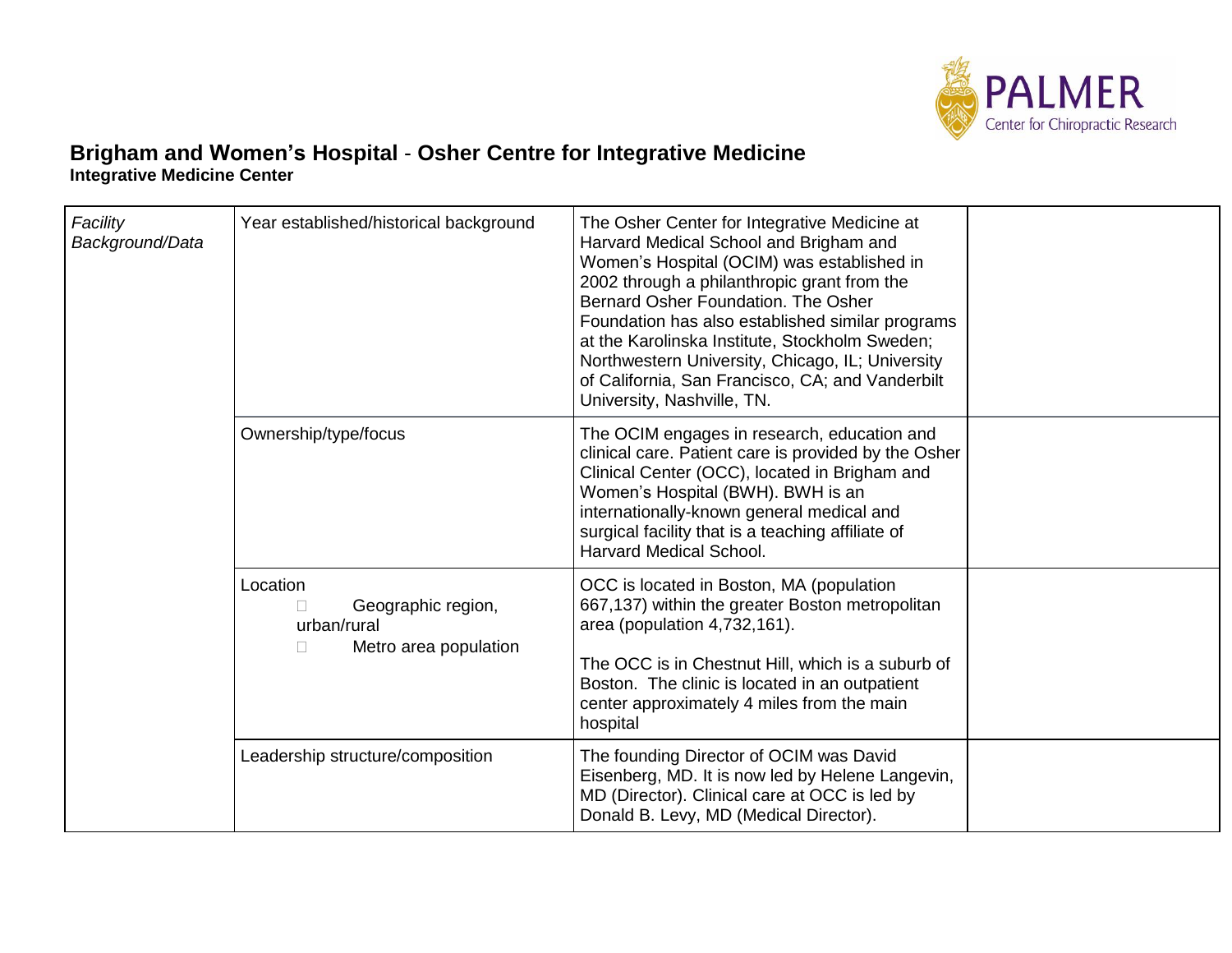

|                                            | <b>Size</b><br>Beds/catchment/enrollees<br>$\Box$<br>Departments/employees<br>$\Box$                     | BWH is a 757-bed facility with 45,352 admissions<br>in the most recent year reported. It includes 150<br>outpatient practices with over 1,200 physicians.                                                                                                                                                                                                                                                |                                                                                                                                                          |
|--------------------------------------------|----------------------------------------------------------------------------------------------------------|----------------------------------------------------------------------------------------------------------------------------------------------------------------------------------------------------------------------------------------------------------------------------------------------------------------------------------------------------------------------------------------------------------|----------------------------------------------------------------------------------------------------------------------------------------------------------|
|                                            | Revenue sources (private, Medicare,<br>Medicaid)                                                         | OCC sees a mixture of self-payment, insurance<br>and Medicare cases.                                                                                                                                                                                                                                                                                                                                     |                                                                                                                                                          |
|                                            | Notable current initiatives/changes<br>CAM, spine, pain/opiate<br>$\Box$<br>Patient experience<br>$\Box$ | Research, education, and clinical care in<br>integrative medicine are featured aspects of the<br>Osher integrative medicine program. Career<br>development for complementary and alternative<br>medicine providers are integrated into the<br>program through the National Institutes of Health.                                                                                                         |                                                                                                                                                          |
| Implementation of<br>chiropractic services | Impetus/climate/background                                                                               | OCIM was started to research integrative settings<br>and possibly to be replicated. Initially, there was a<br>significant resistance to including chiropractic<br>services. Much of this was related to uncertainty<br>about safety of cervical manipulation in particular.<br>The lead DC and Medical Director were<br>instrumental in educating other stakeholders, thus<br>overcoming the resistance. | "We decided that a<br>chiropractor really wouldn't be<br>part of this if there was going to<br>be any limitation in the scope<br>of practice" (Provider) |
|                                            | Planning process/timeline                                                                                | The lead DC was identified by Dr. Eisenberg, and<br>starting in 2003 was invited to attend monthly<br>planning meetings at the OCIM. Later, a group of<br>16 or more planners, including representatives<br>from the medical and chiropractic communities,<br>met weekly for 14 weeks to discuss the integrative<br>center.                                                                              | Of the center's chiropractors -<br>"Dr. Eisenberg found the whole<br>crew." (Provider)                                                                   |
|                                            | Year clinical services established                                                                       | 2008                                                                                                                                                                                                                                                                                                                                                                                                     |                                                                                                                                                          |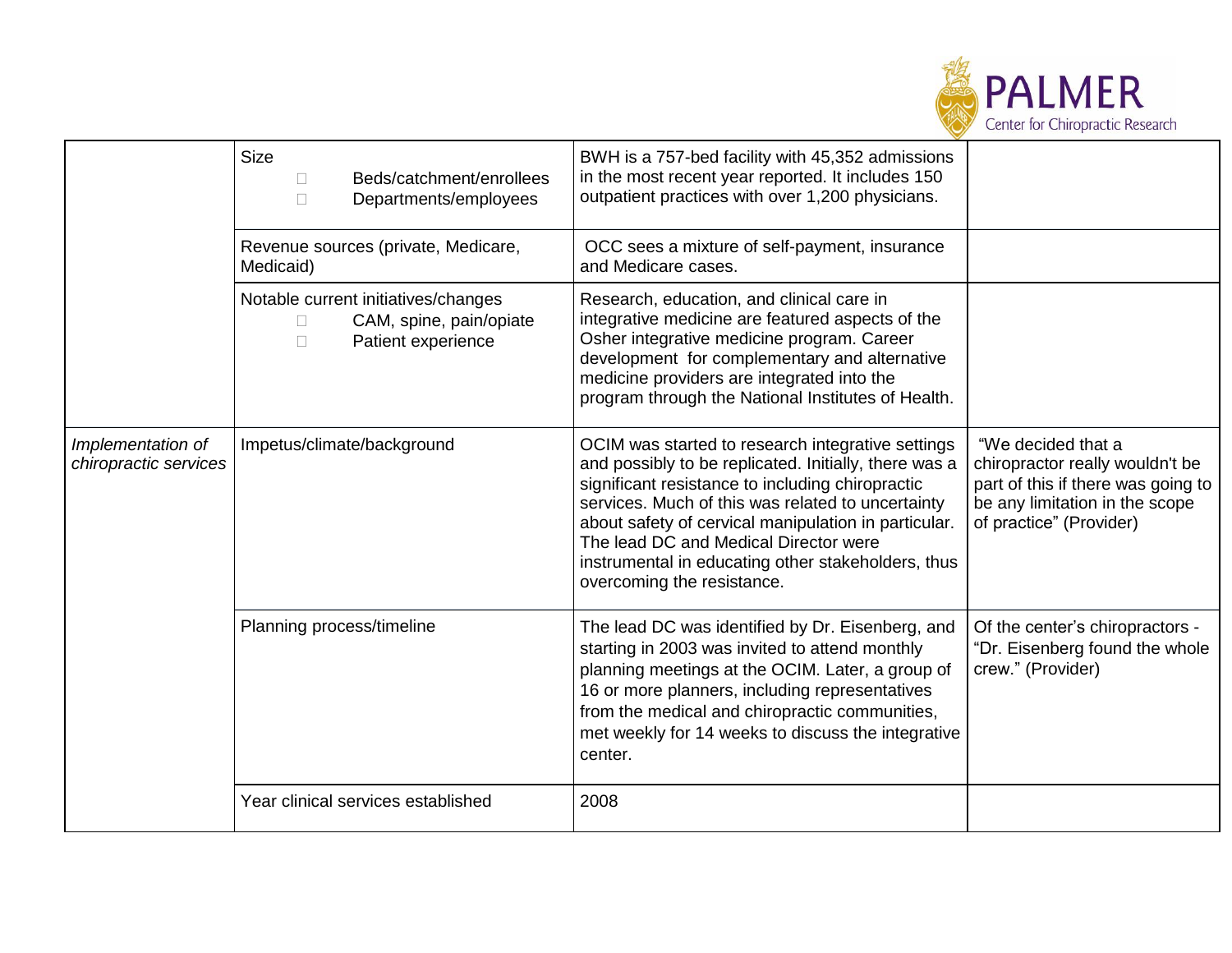

| Chiropractic Clinic<br><b>Structures</b> | Administration<br>Department/service line<br>Performance<br>$\Box$<br>measures/benchmarks                                                                                   | OCC is structured as a group practice with all<br>services overseen by the Medical Director.                                                                                                                                                                                                                                                                                                                                                                                                                                                                                                                                                                                                                                                                                     |  |
|------------------------------------------|-----------------------------------------------------------------------------------------------------------------------------------------------------------------------------|----------------------------------------------------------------------------------------------------------------------------------------------------------------------------------------------------------------------------------------------------------------------------------------------------------------------------------------------------------------------------------------------------------------------------------------------------------------------------------------------------------------------------------------------------------------------------------------------------------------------------------------------------------------------------------------------------------------------------------------------------------------------------------|--|
|                                          | Location/space/equipment                                                                                                                                                    | Two examination/treatment rooms are dedicated<br>for chiropractic services. These are furnished with<br>state of the art chiropractic tables and other<br>necessary equipment.<br>Currently 3 rooms                                                                                                                                                                                                                                                                                                                                                                                                                                                                                                                                                                              |  |
|                                          | Chiropractors<br>Number/FTE/appointment<br>Privileges/services<br>Non-clinical activities<br><b>Professional attributes</b><br>$\mathbf{1}$<br>Interprofessional attributes | Three chiropractors are on staff at OCC. The lead<br>DC is a full-time salaried employee and the other<br>two DCs are part-time per diem employees.<br><b>CURRENTLY 2 DCs</b><br>Privileges include full scope of clinical services<br>consistent with training and state licensure,<br>although the facility follows Medicare guidelines<br>which do not permit DCs to order advanced<br>imaging in-house.<br>The chiropractors describe themselves as<br>diversified, preforming numerous different<br>treatments. A background working in or studying<br>in a medical setting is beneficial.<br>The chiropractors expressed the need to have the<br>ability to communicate in a medical setting. The<br>need for across specialty communication is vital<br>for patient care. |  |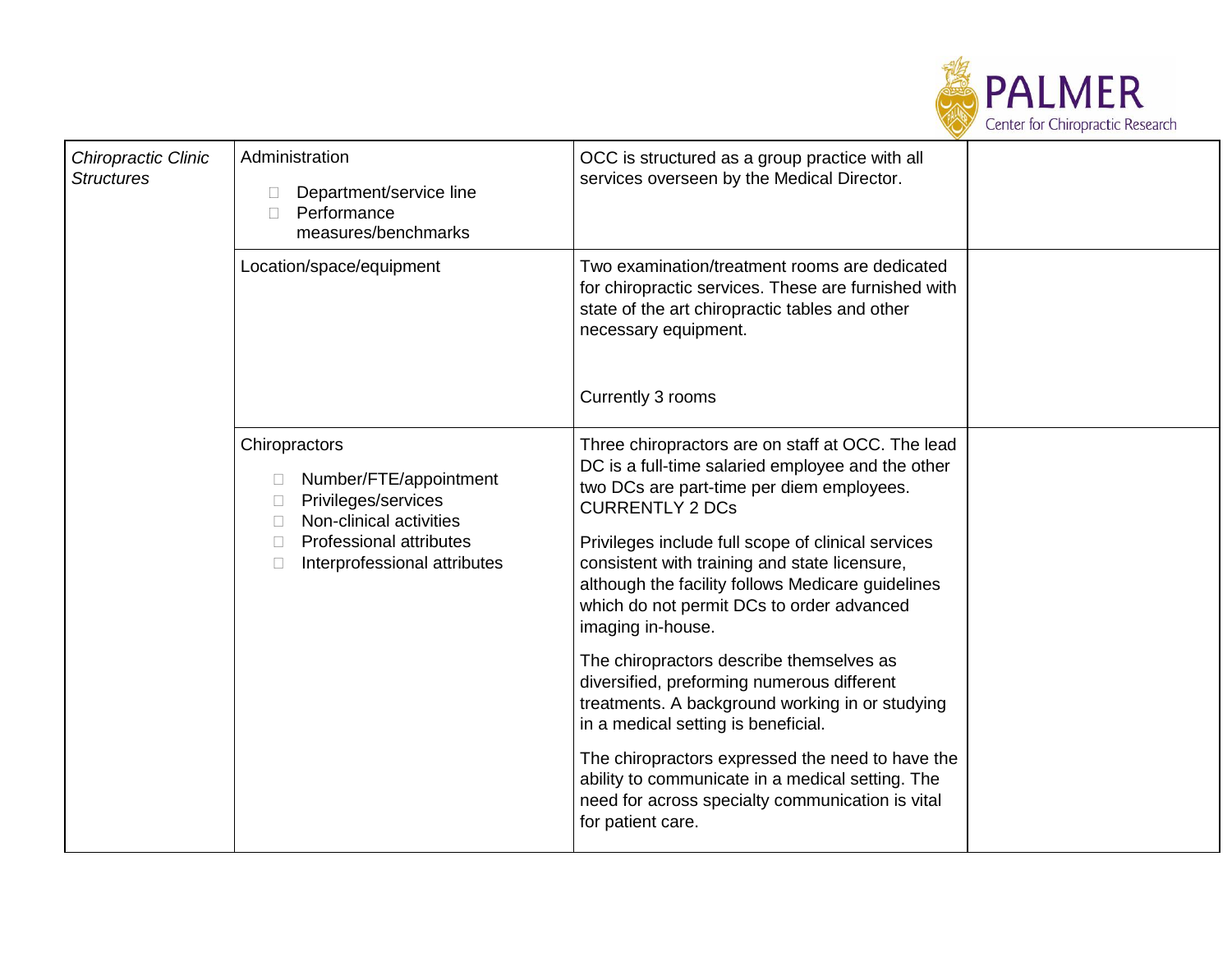

|                                         | Support staff<br>Discipline/number                                                                                   | OCC employs one medical assistant who<br>provides clinical support to all providers as<br>available. Administrative staff includes a practice<br>administrator and a practice coordinator.                                                                                                                                                                                                                                                                                                                                                                                                                                                |                                                                                                                                                                                                                                                                                                                                                                                   |
|-----------------------------------------|----------------------------------------------------------------------------------------------------------------------|-------------------------------------------------------------------------------------------------------------------------------------------------------------------------------------------------------------------------------------------------------------------------------------------------------------------------------------------------------------------------------------------------------------------------------------------------------------------------------------------------------------------------------------------------------------------------------------------------------------------------------------------|-----------------------------------------------------------------------------------------------------------------------------------------------------------------------------------------------------------------------------------------------------------------------------------------------------------------------------------------------------------------------------------|
|                                         | Patient access<br>Referral, self-referral<br>Appointment availability/wait<br>Appointment length, number per<br>week | The patient base is both referred from providers in<br>the hospital system and self-referred. The primary<br>chiropractor expanded his schedule at the clinic<br>allowing for increased patient appointment<br>availability. Patient wait for a first appointment is<br>usually under a week.                                                                                                                                                                                                                                                                                                                                             | If you're looking to see a<br>chiropractor for the first time<br>you are usually in some sort of<br>pain. So, the sooner the<br>better (Staff)                                                                                                                                                                                                                                    |
|                                         | Relevant partnerships<br>Academic, research                                                                          | OCC has just completed a large scale 3-year low-<br>back pain study through BWH. Both chiropractors<br>are active in conducting clinical research.<br>Clinicians from OCC participate in monthly<br>integrative medicine ground rounds.                                                                                                                                                                                                                                                                                                                                                                                                   |                                                                                                                                                                                                                                                                                                                                                                                   |
| Chiropractic Clinic<br><b>Processes</b> | <b>Patient characteristics</b><br>Population, conditions, complexity<br>Access patterns seen                         | Patients can self-refer to various specialties at the<br>facility. Most chiropractic referrals are sent from<br>primary care, HEADACHE NEUROLOGY and pain<br>management. Cases span a range of complexity,<br>and HEADACHE and post-operative spine patients<br>are common.<br>Most chiropractic cases are covered by health<br>insurance. The nuances of chiropractic billing and<br>variation in third party reimbursement practices<br>present challenges to efficiency. Most of the other<br>integrative services at the facility are cash<br>payment, which presents its own challenges since<br>this is not typical for a hospital. | Many patients do say, "I<br>wouldn't normally have<br>presented to the corner<br>chiropractic clinic but because<br>you're at the Brigham, Brigham<br>has a great reputation." I think<br>patients come in with an<br>elevated expectation of our<br>background, of our abilities, if<br>they have a Brigham primary<br>care doctor sending them to a<br>chiropractor. (Provider) |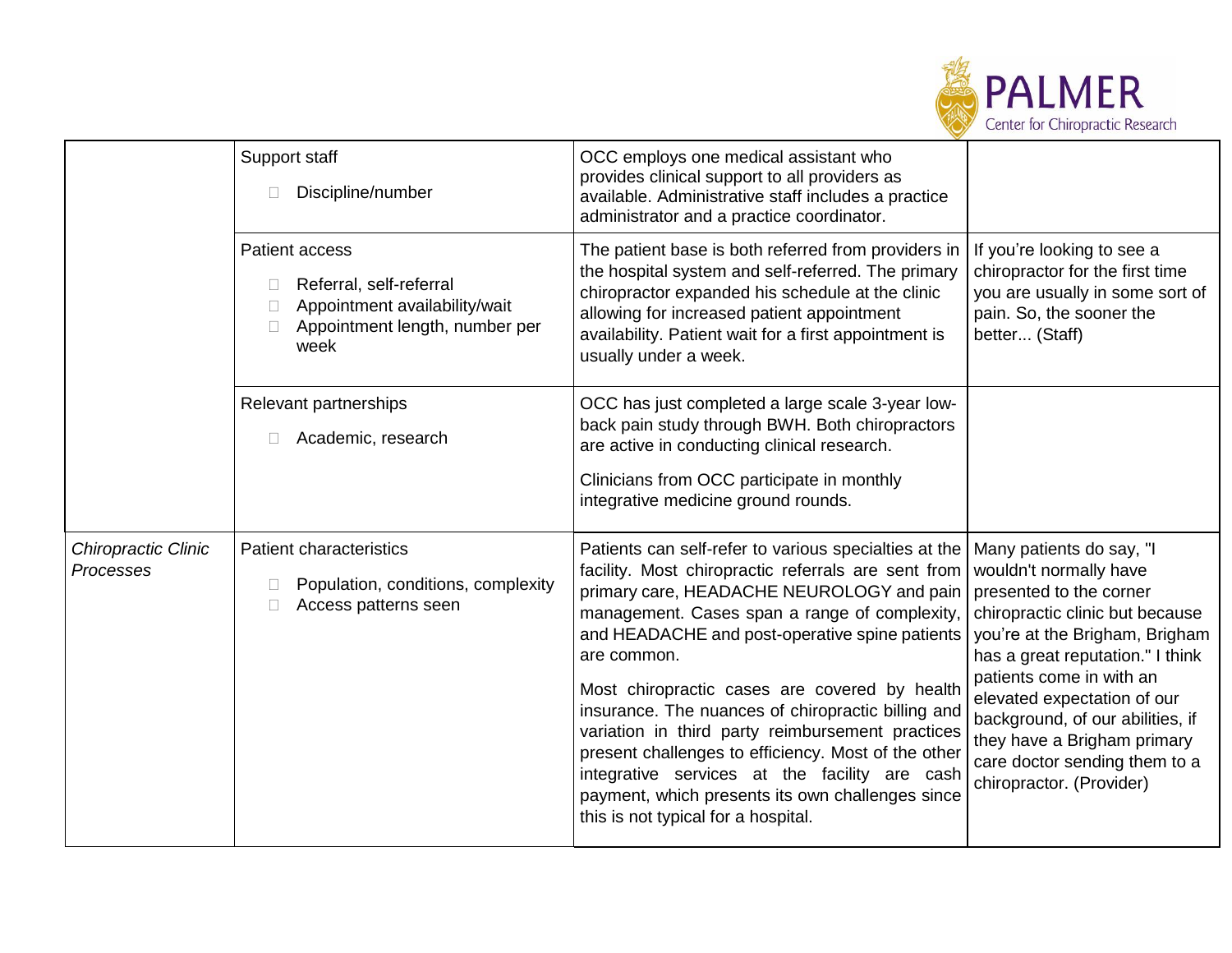

| Services provided<br>Diagnostic, therapeutic | scope diagnosis and management of<br>l Full<br>musculoskeletal and neuromuscular conditions.<br>This includes manual joint manipulation and<br>  mobilization, soft tissue therapies, and active care<br>approaches such as exercise and ergonomics. |  |
|----------------------------------------------|------------------------------------------------------------------------------------------------------------------------------------------------------------------------------------------------------------------------------------------------------|--|
|----------------------------------------------|------------------------------------------------------------------------------------------------------------------------------------------------------------------------------------------------------------------------------------------------------|--|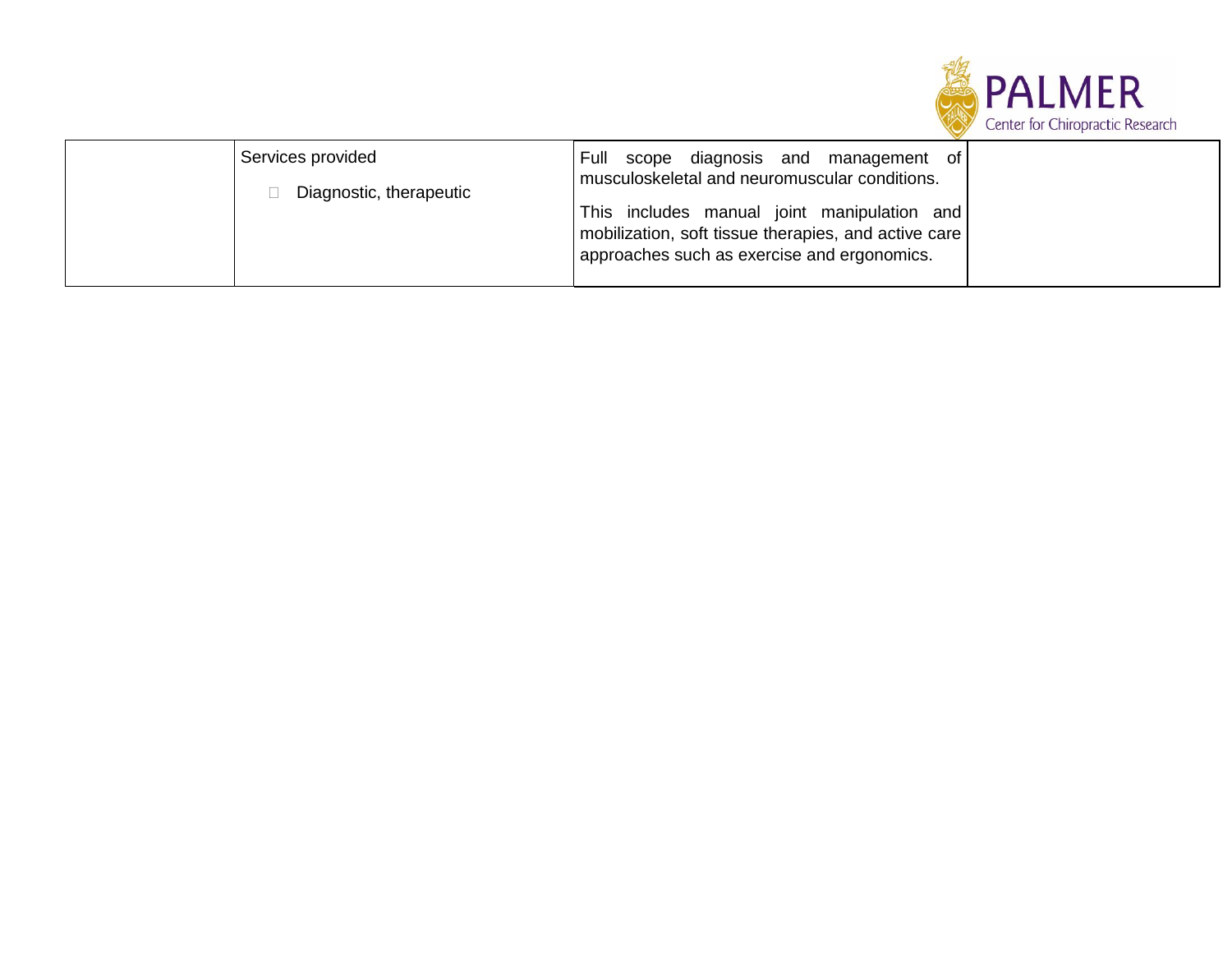

| Case management<br>CPGs/care pathways used<br>$\Box$<br>Outcome assessment/reporting<br>Communication/collaboration with<br>$\mathbb{R}^n$<br>other providers | <b>Bi-directional</b><br>referral<br>with<br>occurs<br>other<br>departments. Generally, providers report informal   go so far if the vertebrae are<br>processes of face-to-face communication for<br>collaborative case management that they feel are<br>very effective. Primary care providers engage in<br>shared decision making with patients regarding<br>available treatment options, and chiropractic is<br>often the first choice for back pain cases | The massage is only going to<br>completely locked. If there's a<br>degree of complexity where I<br>would like more feedback, then<br>I always refer to a chiropractic<br>physician. (Provider)                                                                                                                                                                                                                                                                                                                                                                                                  |
|---------------------------------------------------------------------------------------------------------------------------------------------------------------|---------------------------------------------------------------------------------------------------------------------------------------------------------------------------------------------------------------------------------------------------------------------------------------------------------------------------------------------------------------------------------------------------------------------------------------------------------------|-------------------------------------------------------------------------------------------------------------------------------------------------------------------------------------------------------------------------------------------------------------------------------------------------------------------------------------------------------------------------------------------------------------------------------------------------------------------------------------------------------------------------------------------------------------------------------------------------|
|                                                                                                                                                               | Providers also communicate through the EMR as<br>needed, and through formal team meetings twice<br>monthly.<br>Generally, clinicians agree that time constraints<br>pose a barrier to between-provider communication.<br>Yet they also feel that this barrier is overcome<br>through collegial<br>cooperation, and referring<br>providers<br>find<br>communication<br>with<br>the<br>chiropractors to be appropriate and helpful.                             | One thing that's really great<br>about being part of this clinic is<br>the ability to integrate care and<br>to work with my chiropractor<br>colleagues, which I now have. I<br>see them at the team<br>meetings, really thoughtful,<br>smart people who are looking<br>holistically and physiologically<br>at why people are getting<br>headaches. My impression for<br>all the practitioners within this<br>group is that they're  trying to<br>provide really good medical<br>care and in an integrated way<br>and in a safe way in looking for<br>evidence to do what they do.<br>(Provider) |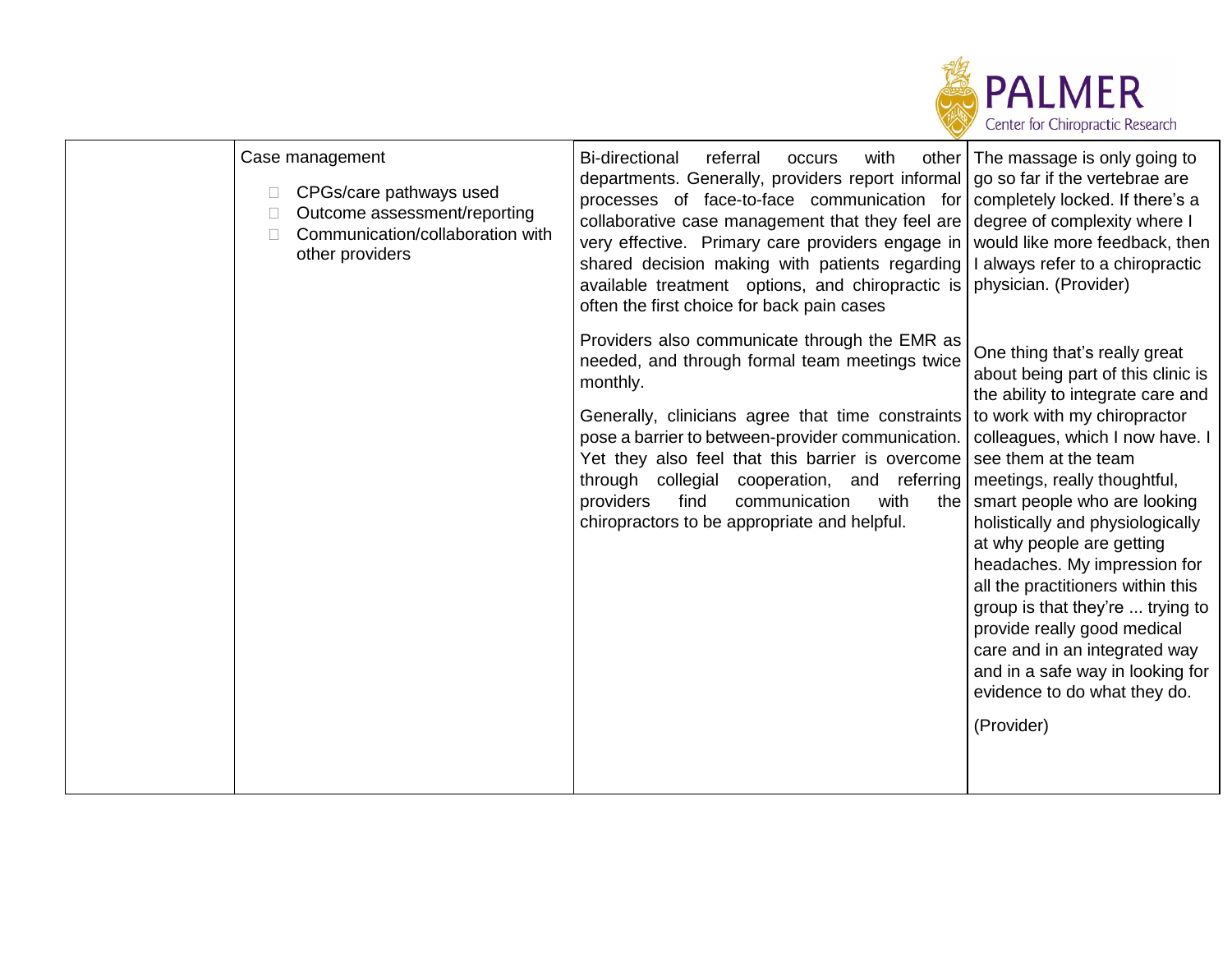

| Impacts/Outcomes | Clinic function<br>Use, utilization, performance<br>benchmarks | Much administrative and clinical data are available   I have a feeling if all that pain<br>but not routinely analyzed or disseminated.<br>Administrators are considering various processes<br>for increased formal reporting. The chiropractic<br>clinic recently transitioned from part-time and per-<br>diem chiropractors to its first full-time employee;<br>consequently this current year will help develop<br>provider and clinic benchmarks | patients came through here,<br>we would do it cheaper. I think<br>we'd avoid half of the [more<br>expensive treatments]. We<br>could actually cut cost. If<br>there's any capitated care, we'll<br>win.<br>(Staff)                                                 |
|------------------|----------------------------------------------------------------|-----------------------------------------------------------------------------------------------------------------------------------------------------------------------------------------------------------------------------------------------------------------------------------------------------------------------------------------------------------------------------------------------------------------------------------------------------|--------------------------------------------------------------------------------------------------------------------------------------------------------------------------------------------------------------------------------------------------------------------|
|                  | <b>Patient status</b><br>Outcomes, satisfaction                | All stakeholders expressed perceptions that clinical<br>outcomes are very favorable, and that patient<br>satisfaction is high.                                                                                                                                                                                                                                                                                                                      | always hear good things<br>about chiropracticI think<br>[medical providers] have<br>enough friends, or knowledge,<br>or patients that say "that's the<br>best, that works, I feel I can<br>walk," after whatever<br>manipulation they have<br>received.<br>(Staff) |